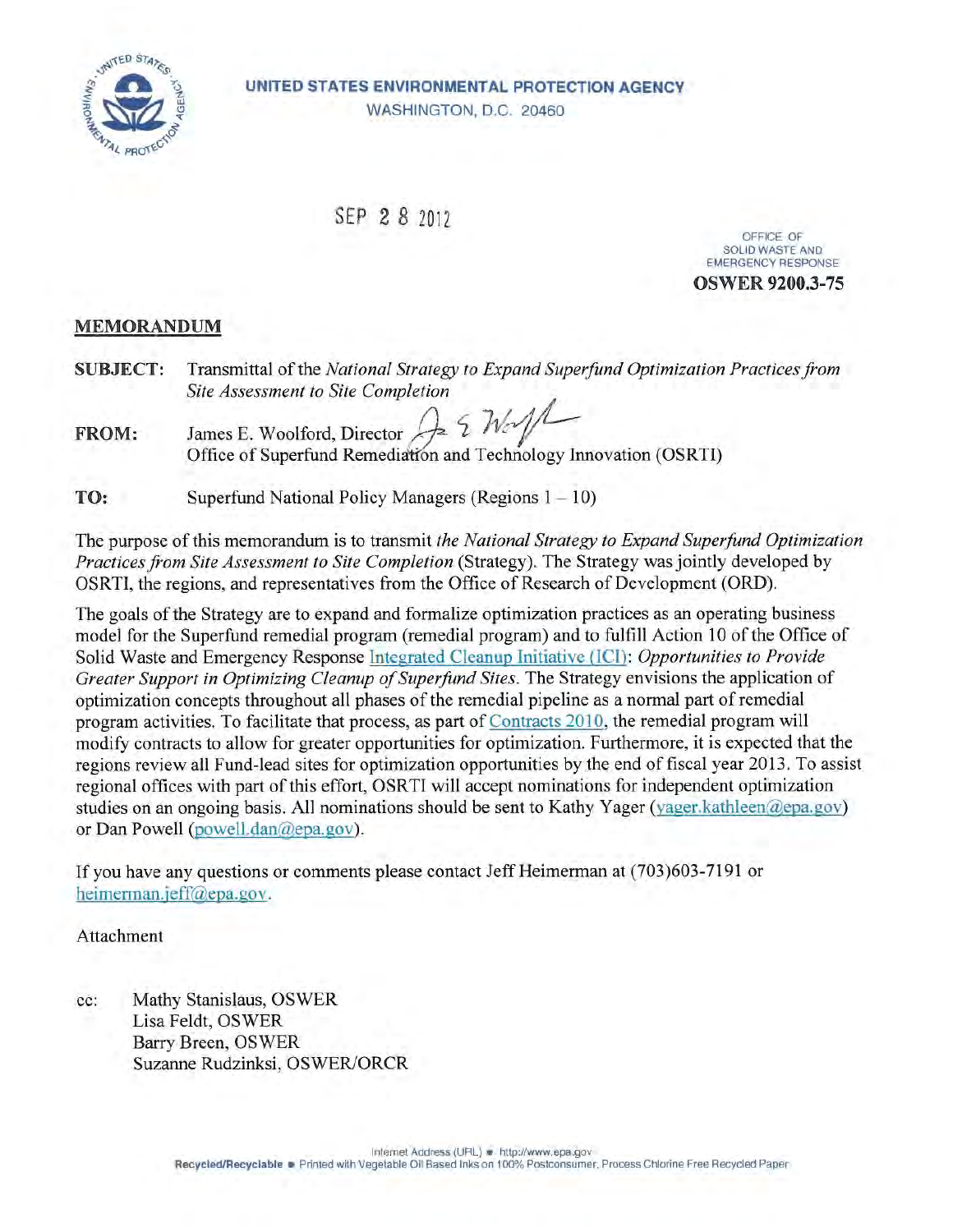Larry Stanton, OSWER/OEM Carolyn Hoskinson, OSWER/OUST David Lloyd, OSWER/OBLR Reggie Cheatham, OSWER/FFRRO Nigel Simon, OSWER/OPM Elliott Gilberg, OECA/OSRE David Kling, OECA/FFEO John LaPadula, Region 2 Barnes Johnson, OSWER/OSRTI Becki Clark, OSWER/OSRTI Phyllis Anderson, OSWER/OSRTI Jeff Heimerman, OSWER/OSRTI Robin Richardson, OSWER/OSRTI Bruce Means, OSWER/OSRTI Dan Powell, OSWER/OSRTI David Cooper, OSWER/OSRTI Doug Ammon, OSWER/OSRTI Greg Gervais, OSWER/OSRTI Barbara McDonough, OSWER/OSRTI Nancy Jones, OSWER/OSRTI Lisa Price, Superfund Lead Region Coordinator, Region 6 **OSRTI** Documents Coordinator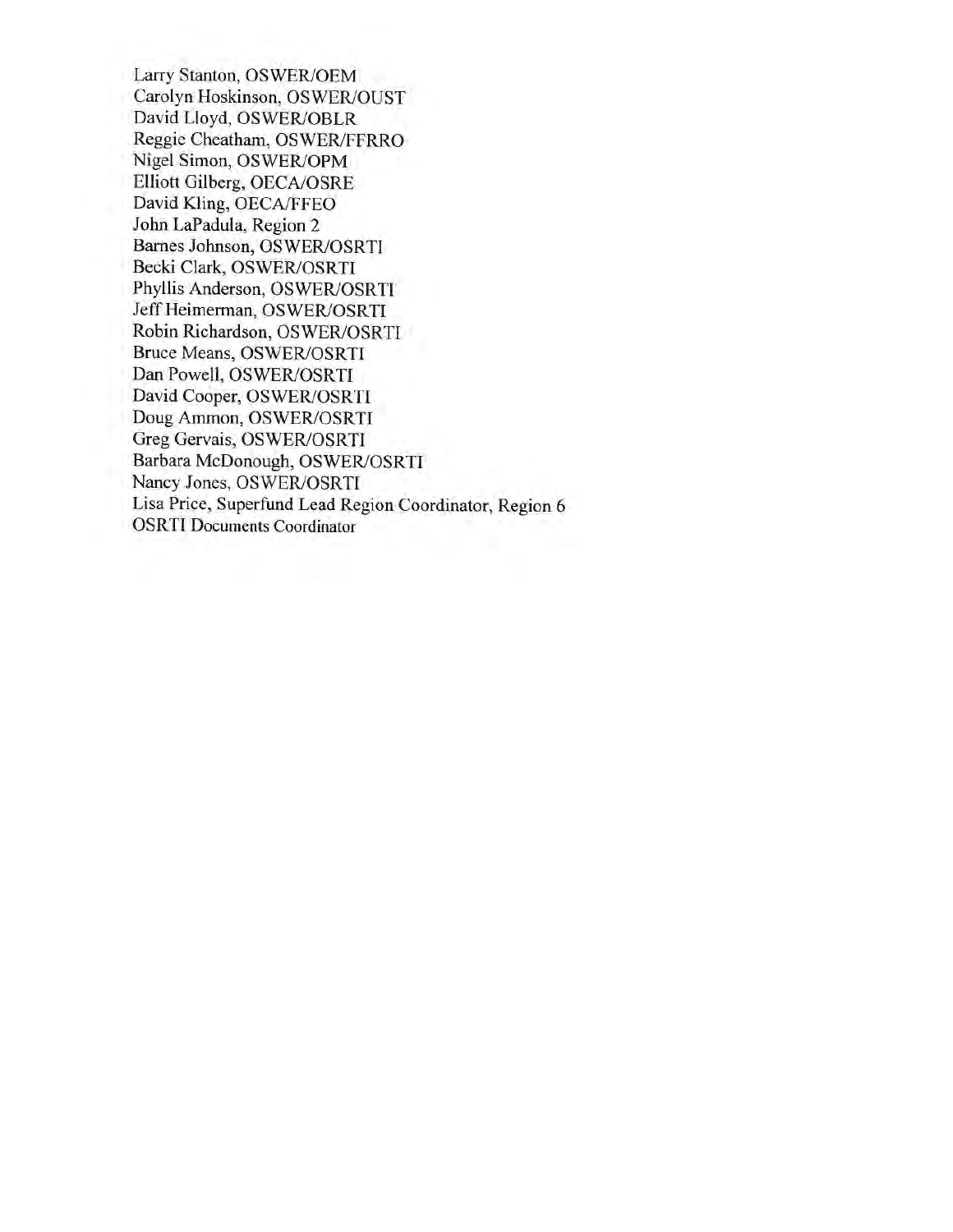

OSWER Directive 9200.3-75 September 2012 Office of Solid Waste and Emergency Response Office of Superfund Remediation and Technology Innovation

# National Strategy to Expand Superfund Optimization Practices from Site Assessment to Site Completion

<span id="page-2-0"></span>[www.epa.gov/superfund/remedytech](http://www.epa.gov/superfund/remedytech) | [www.clu-in.org/optimization](http://www.clu-in.org/optimization) | [www.epa.gov/superfund/cleanup/postconstruction](http://www.epa.gov/superfund/cleanup/postconstruction)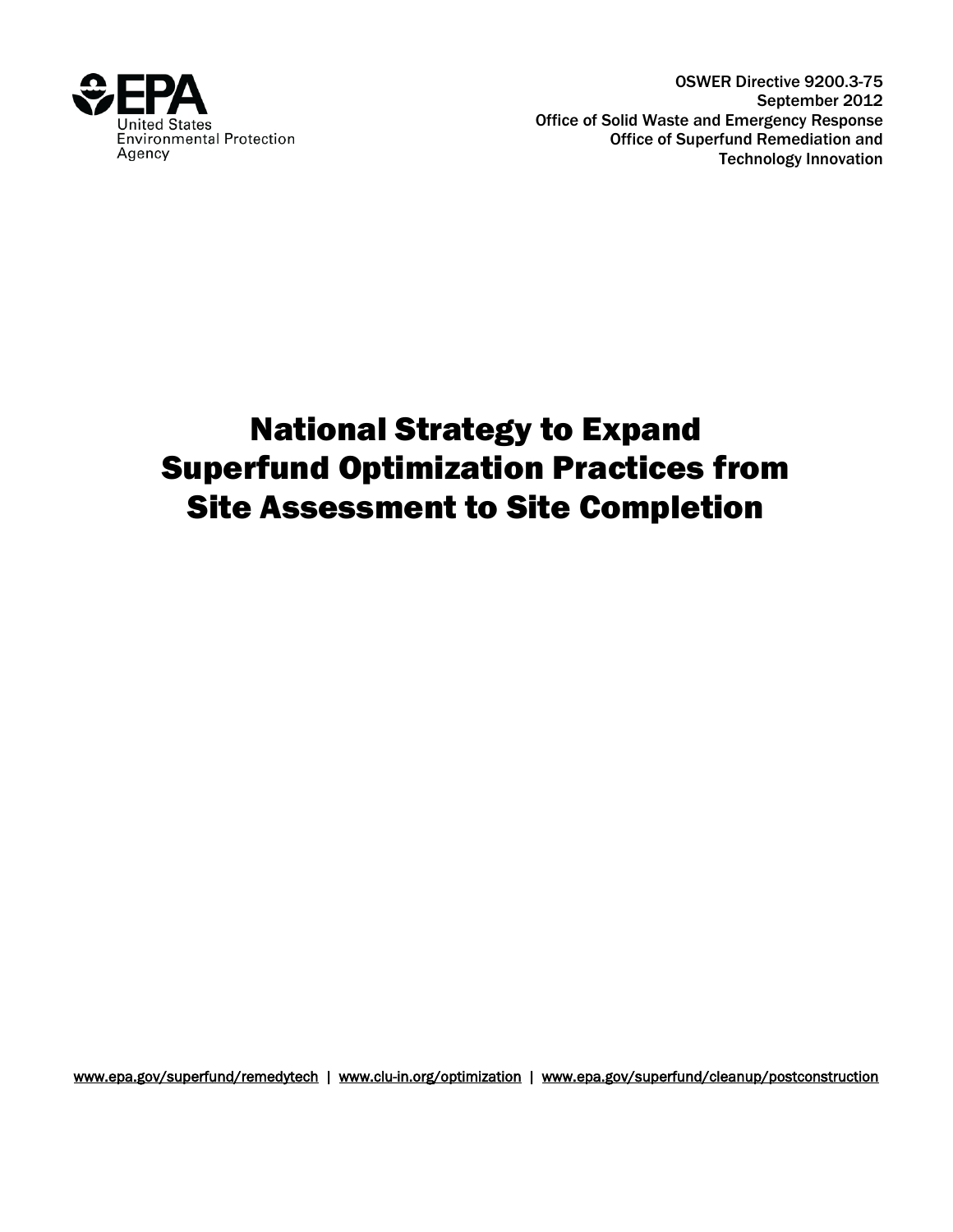# **NOTICE AND DISCLAIMER**

This document presents the U.S. Environmental Protection Agency's National Strategy to expand and formalize optimization practices from site assessment to site completion as an operating business model for the Superfund remedial program. The document contains information designed to be useful for interested stakeholders including governments, the public and the regulated community. Mention of trade names or commercial products does not constitute endorsement or recommendation for use. This document was subjected to the Agency's administrative and expert review and was approved for release as an EPA document. This document provides topical introductory information rather than guidance and does not impose legally binding requirements, nor does it confer legal rights, impose legal obligations, implement any statutory or regulatory provisions or change or substitute for any statutory or regulatory provisions. EPA recommends that users refer to applicable regulations, policies and guidance documents regarding selection of cleanup remedies and implementation of cleanup actions; selected references and additional resources are provided in this document. The Agency notes that this is a living document that may be revised periodically without public notice. The EPA welcomes public comments on this document at any time and will consider those comments in any future revisions of this document.

This document can be obtained from the EPA's Integrated Cleanup Initiative (ICI) website at [www.epa.gov/oswer/integratedcleanup.htm,](http://www.epa.gov/oswer/integratedcleanup.htm) the EPA's Hazardous Waste Clean Up Information (CLU-IN) Remediation Optimization website at [www.cluin.org/optimization](http://www.cluin.org/optimization) or the EPA's Remedy Optimization website at [www.epa.gov/superfund/cleanup/postconstruction/](http://www.epa.gov/superfund/cleanup/postconstruction/optimize.htm)  [optimize.htm.](http://www.epa.gov/superfund/cleanup/postconstruction/optimize.htm)

For additional information about the EPA's National Optimization Strategy or strategies for conducting an optimization review, interested parties may contact Kathy Yager (617-918-8362 or [yager.kathleen@epa.gov\)](mailto:yager.kathleen@epa.gov) or Kirby Biggs (703-823-3081 or [biggs.kirby@epa.gov\)](mailto:biggs.kirby@epa.gov) of the EPA's Office of Superfund Remediation and Technology Innovation (OSRTI), Technology Innovation and Field Services Division (TIFSD).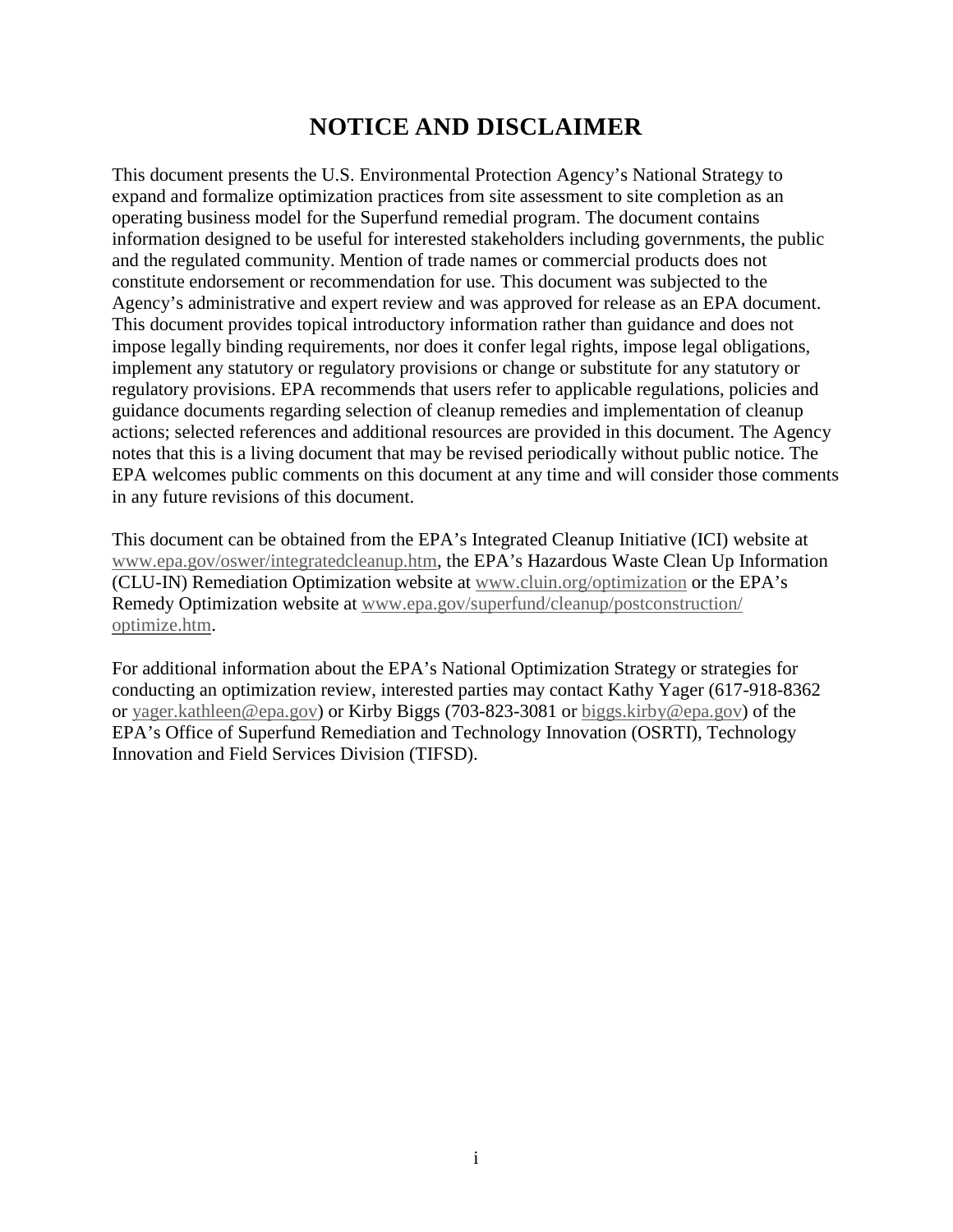# **ACKNOWLEDGEMENTS**

The EPA would like to acknowledge and thank the following organizations and individuals who contributed to the development and review of this document:

#### **EPA National Optimization Steering Committee**

- Phyllis Anderson
- David E. Cooper
- Greg Gervais
- Jeff Heimerman
- John LaPadula
- Arnold Layne
- Barbara McDonough
- Bruce Means
- Dan Powell
- Robin Richardson
- Betsy Southerland
- Dana Stalcup
- Cheryl Upton

#### **EPA OSRTI Staff Optimization Team**

- Kirby Biggs
- Gerome Burke
- William Dalebout
- Steve Dyment
- Jennifer Edwards
- Silvina Fonseca
- Jennifer Hovis
- Kathy Yager
- Chip Love

#### **EPA National Optimization Workgroup**

- Jean Balent
- Frances Costanzi
- Diana Cutt
- Kathy Davies
- Ed Gilbert
- Derrick Golden
- Bill Hagel
- Joy Jenkins
- Jeff Josephson
- Kira Lynch
- Vincent Malott
- Sandeep Mehta
- Gary Newhart
- Dion Novak
- David Reisman
- Zi Zi Searles
- Nancy Swyers
- Rob Weber
- Kimberly White
- David Wilson
- Kay Wischkaemper
- Bernie Zavala

Appreciation is extended to the EPA Remedial Project Managers (RPM), States, Potentially Responsible Parties (PRPs) and other stakeholders that have been involved in prior optimization evaluations and efforts.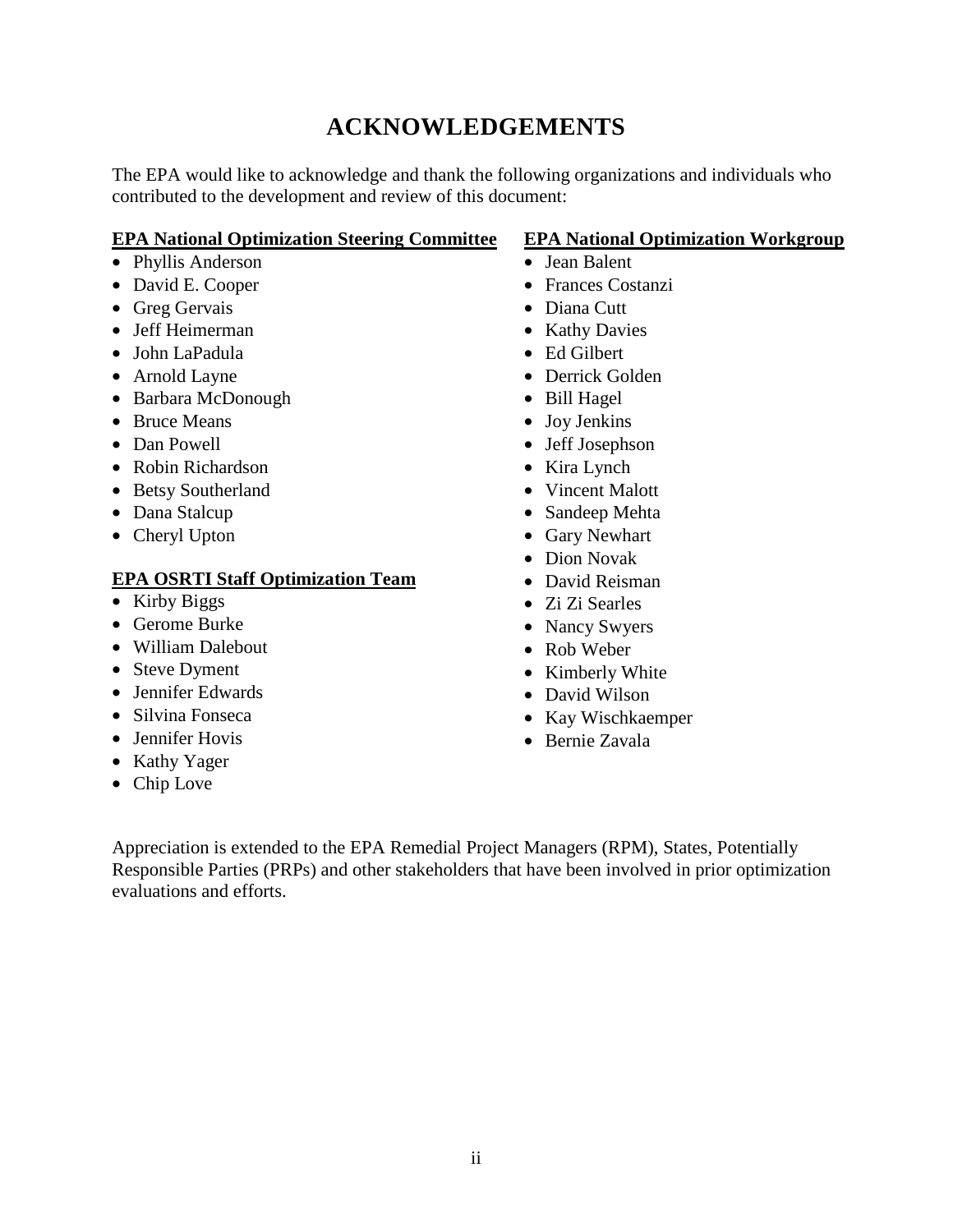# **National Strategy to Expand Superfund Optimization Practices from Site Assessment to Site Completion**

#### *September 2012*

#### **Purpose**

This National Strategy (Strategy) institutes changes to Superfund remedial program business processes to take advantage of newer tools and strategies that promote more effective and efficient cleanups.<sup>[1](#page-2-0)</sup> The Strategy identifies several objectives to achieve verifiably protective site cleanups faster, cleaner, greener and cheaper. The objectives deploy techniques throughout the life cycle of site cleanup, including site evaluation, construction and operation and maintenance. Many of these approaches have been applied for years at a subset of sites under the U.S. Environmental Protection Agency's management as well as sites managed by other federal and state programs. The body of knowledge on applied optimization techniques and their use throughout the cleanup life cycle is substantial and growing rapidly. When applied consistently and systemically to site management, these techniques and the decisions they generate show a significant return on investment. The U.S. Navy reports a return of greater than 6:1. $2$  The Strategy envisions iterative efforts by regions to pursue cost-effective expenditure of Superfund dollars; lower energy use; reduce carbon footprint; improve remedy protectiveness; improve project and site decision making; and accelerate project and site completion.

This Strategy builds on a long history of successful practices and integrates different optimization technical support efforts. It capitalizes on the benefits of optimization through multiple processes including: work planning, communicating, training, implementing, measuring and cost accounting. As part of this Strategy, the Office of Solid Waste and Emergency Response (OSWER) expects regions to systemically apply optimization concepts throughout all phases of the remedial pipeline as a normal business practice.

#### **Background**

 $\overline{a}$ 

For more than a decade, the Office of Superfund Remediation and Technology Innovation (OSRTI) has provided technical support to the EPA regional offices through the use of independent (third party) optimization reviews at Superfund sites. In addition, OSRTI staff have worked directly with regional staff and management to improve the efficiency and cost effectiveness of our remedial work. To date, OSRTI has conducted more than 120 optimization reviews at Superfund sites nationwide through Remediation System Evaluation (RSE) and Long-Term Monitoring Optimization (LTMO) reviews. [3](#page-5-1) Regions also have performed optimization

<sup>&</sup>lt;sup>1</sup> This Strategy fulfills Action 10 of the Office of Solid Waste and Emergency Response (OSWER) Integrated Cleanup Initiative (ICI): "Opportunities to Provide Greater Support in Optimizing Cleanup of Superfund Sites" [www.epa.gov/oswer/integratedcleanup.htm.](http://www.epa.gov/oswer/integratedcleanup.htm) To align with the ICI, this Strategy is intended to be implemented by the end of Fiscal Year (FY) 2012.

<span id="page-5-2"></span><span id="page-5-0"></span><sup>2</sup> Naval Facilities Engineering Command (NAVFAC), *"Guidance for Optimizing Remedy Evaluation, Selection, and Design,"* UG-2087-ENV, March 9, 2010.

<span id="page-5-1"></span><sup>&</sup>lt;sup>3</sup> For more information on RSE and LTMO, refer to [www.cluin.org/optimization.](http://www.cluin.org/optimization)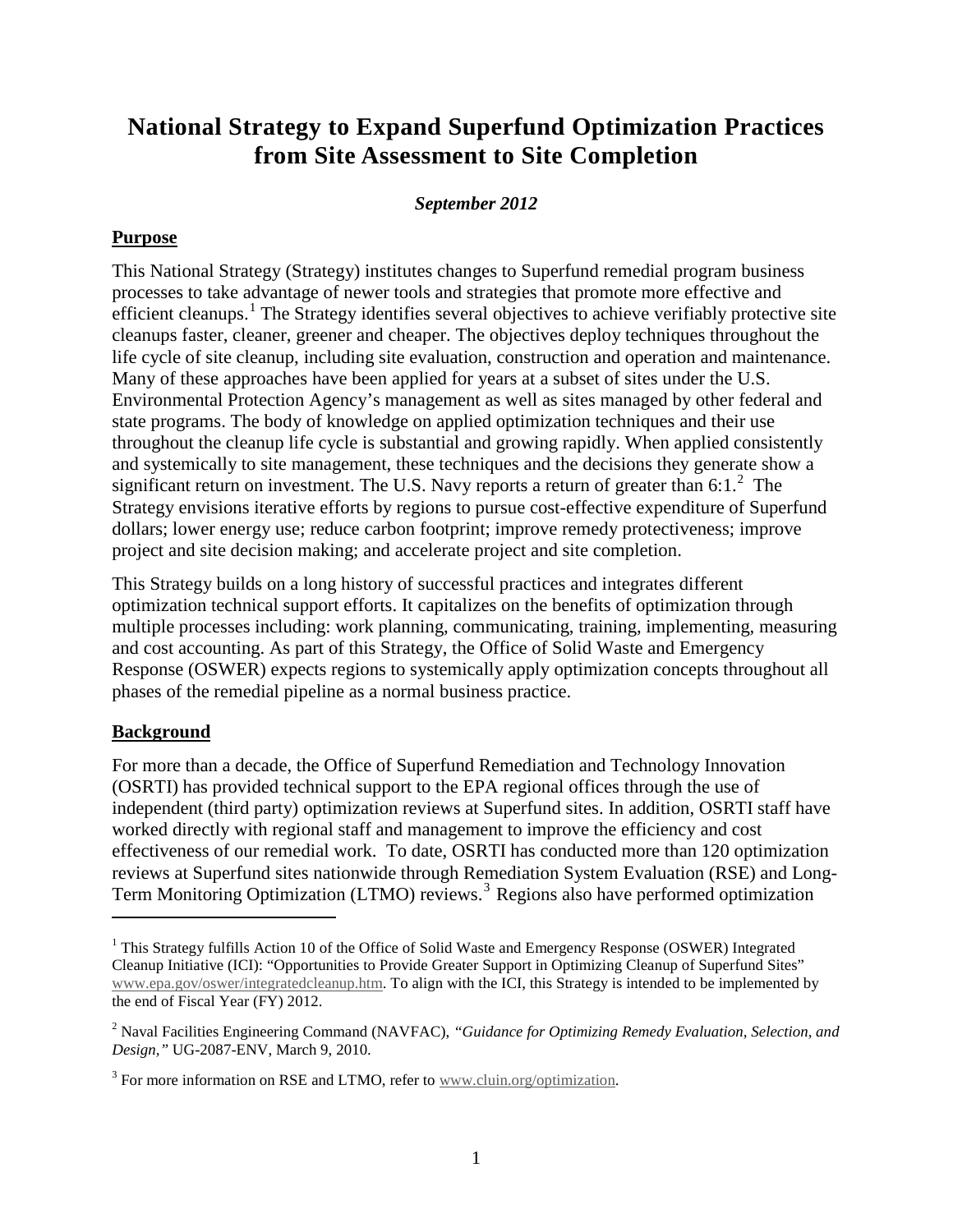reviews at a portion of their sites. Although the majority of optimization technical support has been applied to Fund-lead Long-Term Response Action (LTRA) sites, OSRTI also has conducted optimization efforts during remedial investigation/feasibility study (RI/FS), remedial design (RD) and remedial action (RA); in support of preparing Five-Year Reviews; at Potentially Responsible Party (PRP) sites; and at state-lead sites.

OSRTI also has provided technical support to regions and other stakeholders in two areas that are closely related or complementary to optimization – Green Remediation and the Triad Approach. Green Remediation is *"The practice of considering all environmental effects of remedy implementation and incorporating options to minimize the environmental footprint of cleanup activities."[4](#page-5-2)* The principles of the Triad Approach include systematic project planning, dynamic work strategies and use of real-time measurement technologies and incorporate many of the lessons learned from optimization reviews.[5](#page-6-0) The goals of the Triad Approach are similar to those of optimization because Triad's goals also support protective and cost-effective remedial strategies.

The key components of optimization have been used to perform more effectively the activities necessary to build and refine the conceptual site model (CSM), design and construct more effective remedies and demonstrate that a site meets cleanup criteria for protectiveness determinations and ultimately site completion. The benefits derived from these optimization strategies have included: more cost-effective expenditure of Superfund dollars; lower energy use; reduced carbon footprint; improved remedy protectiveness; improved project and site decision making; and acceleration of project and site completion. Completed optimization reviews at Superfund sites (predominantly in the post construction phase) have identified over 1,000 recommendations to improve protectiveness; improve the understanding of site conditions; and identify concrete opportunities to reduce costs associated with components of the remedy.

Other federal agencies, such as the Department of Defense (DoD), have implemented similar optimization programs to provide independent reviews. The U.S. Air Force and the U.S. Navy each developed national optimization programs and services addressing sites from the site assessment (SA) through site completion stages. Since 1999, OSRTI personnel have engaged in substantive technical and program exchanges with DoD to learn about the structure, processes, benefits and lessons learned of these optimization programs. OSRTI incorporated various successful elements from these programs and services into the Strategy, and DoD has in turned borrowed from the EPA.

#### **Benefits and Approach**

 $\overline{a}$ 

OSWER anticipates many benefits from developing and implementing optimization throughout the Superfund remedial process. These include accelerating achievement of environmental results contained in the 2011-2015 EPA Strategic Plan (Strategic Plan) and key Government Performance and Results Act (GPRA) goals which can be downloaded at the following location

<span id="page-6-1"></span><sup>&</sup>lt;sup>4</sup> For more information on Green Remediation, refer to [www.cluin.org/greenremediation.](http://www.cluin.org/greenremediation)

<span id="page-6-0"></span> $<sup>5</sup>$  For more information on the Triad Approach, refer to [www.triadcentral.org.](http://www.triadcentral.org/)</sup>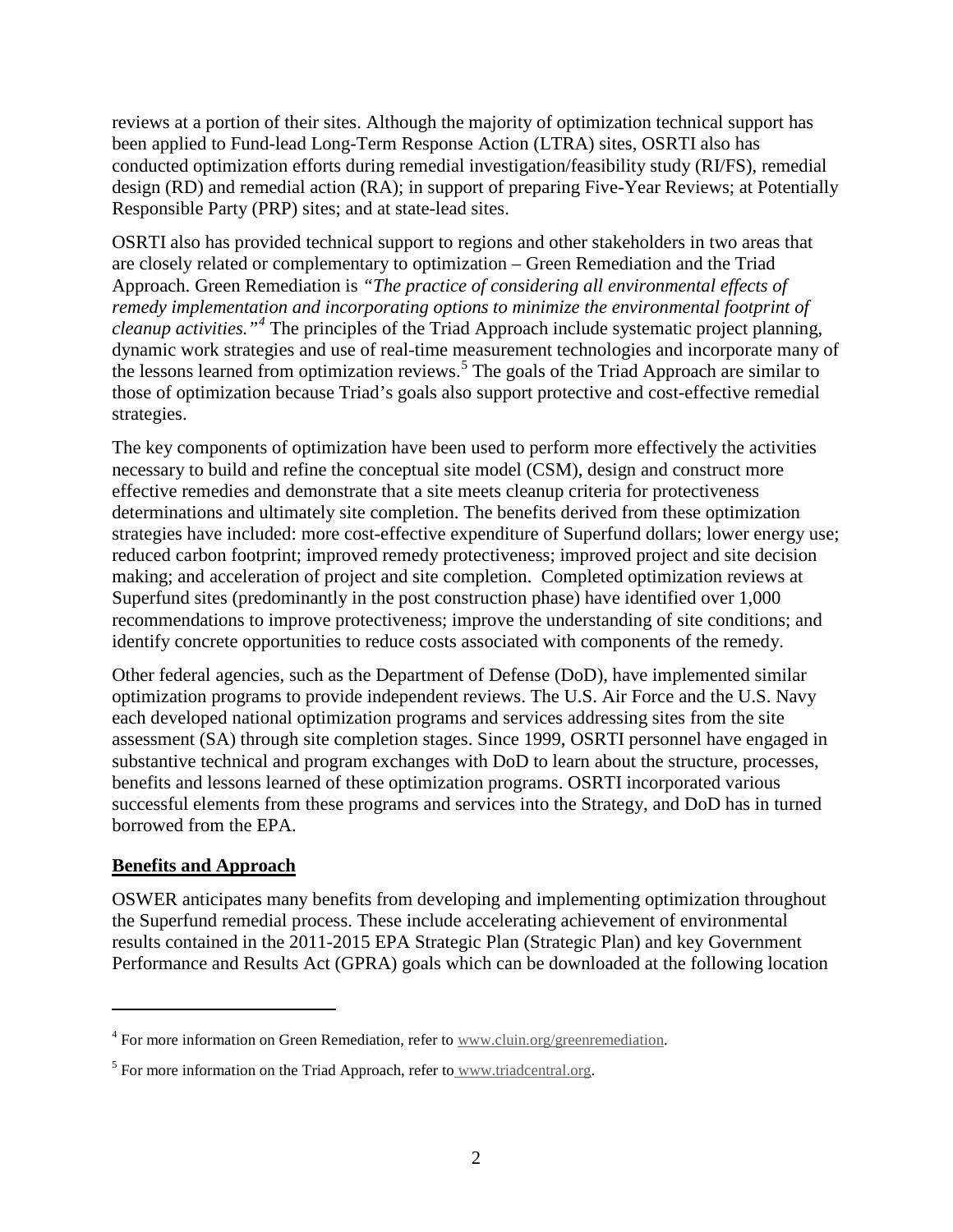[\(www.epa.gov /ocfo/budget/2010/fy\\_2010\\_annual\\_plan.pdf\)](http://www.epa.gov/ocfo/budget/2010/fy_2010_annual_plan.pdf). A major goal of the Strategy is to perform optimization reviews as early in the project pipeline as possible, thus realizing immediate benefits that will carry through a project's life cycle. In addition, the Strategy promotes an optimization-oriented focus at subsequent pipeline stages to ensure that maximum benefits are achieved wherever possible. Other benefits anticipated include, but are not limited to:

- Achieving better and more cost-effective site characterization;
- Improving remedy evaluation and selection;
- Improving remedy protectiveness;
- Improving alignment of site activities with site remedial action objectives (RAOs);
- Reducing costs;

 $\overline{a}$ 

- Providing information to assist with the preparation of Five-Year Reviews;
- Proactively identifying potential impediments to site completion;
- Accelerating project and site completion;
- Addressing community concerns related to site cleanup;
- Incorporating newer and greener technologies into site cleanups;
- Providing site teams with tools and strategies for more effective site decision making;
- Building consensus among site stakeholders;
- Providing independent technical input that cross-pollinates expertise among sites;
- Improving data and information management practices; and
- Improving timeliness, utility and objectivity of data in decision-makers' hands.

The Strategy unifies previously independent optimization efforts (such as RSE, LTMO, Triad, Green Remediation, and other *ad hoc* site consultations) under the singular activity and term "optimization," which can be used to support decision making throughout the Superfund project pipeline from SA to site completion (See Figure 1). Furthermore, for those sites in early planning of the SA stage, the Strategy seeks to utilize optimization lessons learned and practices through similar technical support mechanisms. The Strategy also encourages activities designed to facilitate better site characterization, remedy selection and design and remedy construction by applying various techniques and optimization lessons learned to improve a given project's scope, schedule and cost.

Optimization in the context of this Strategy is defined as:

*"Efforts at any phase of the removal or remedial response to identify and implement specific actions that improve the effectiveness and cost-efficiency of that phase. Such actions may also improve the remedy's protectiveness and long-term implementation which may facilitate progress towards site completion. To identify these opportunities, regions may use a systematic site review by a team of independent technical experts, apply techniques or principles from Green Remediation or Triad, or apply other approaches to identify opportunities for greater efficiency and effectiveness."[6](#page-6-1)*

<span id="page-7-0"></span><sup>&</sup>lt;sup>6</sup> The EPA encourages contractors, states, tribes, the public, and PRPs to propose specific opportunities to improve protectiveness and efficiency for the Agency to consider.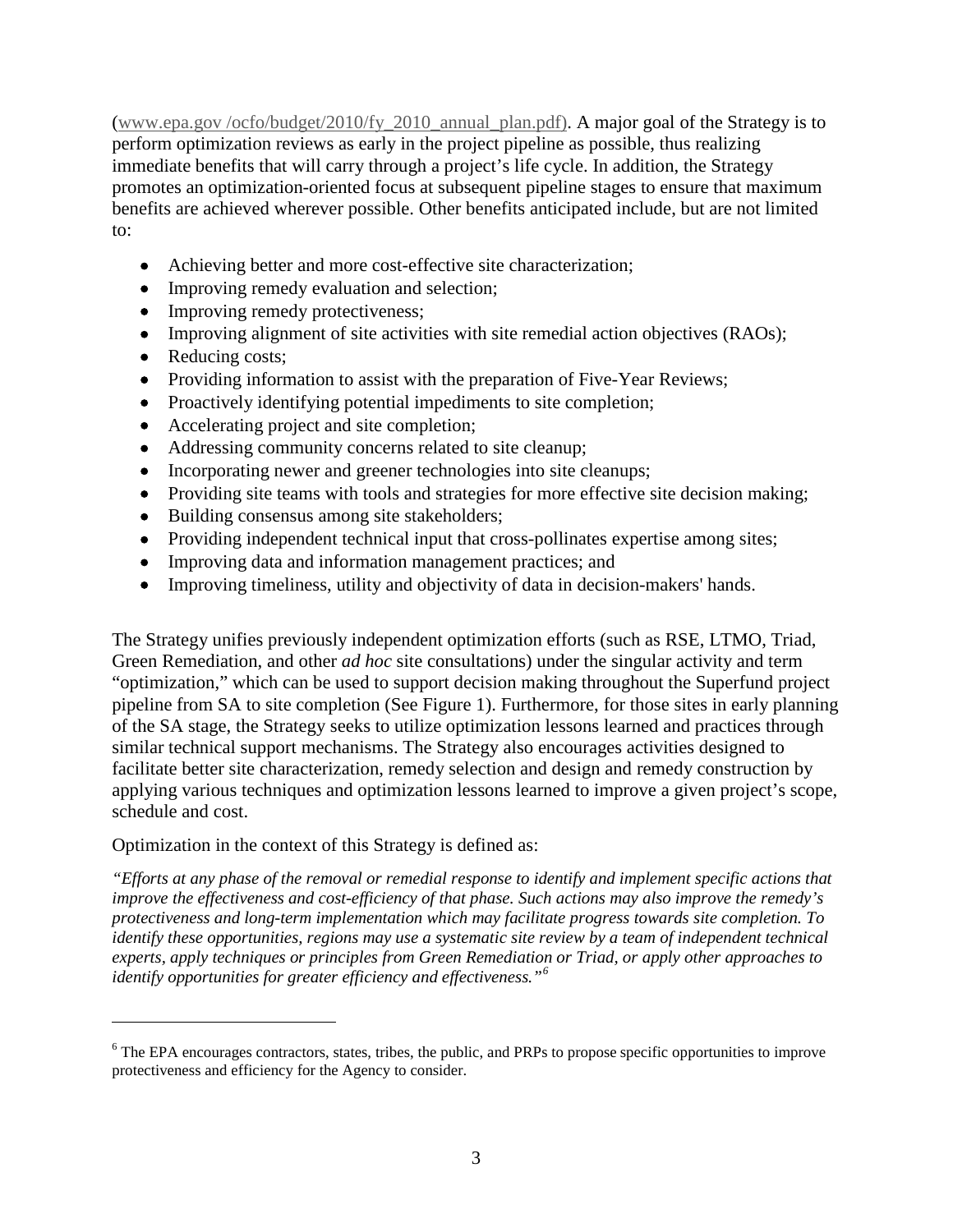Figure 1 depicts the key components of optimization and the remedial pipeline phases at which optimization can be applied.



#### **Figure 1. Optimization Tools Applied to Cleanup Activities from Site Assessment to Site Completion**

# **Elements of the National Optimization Strategy**

Development of the Strategy involved a collaborative process with the regional Superfund Programs, OSRTI and the Office of Research and Development (ORD). The Strategy is built on successful existing strategies, coordination with similar optimization technical support efforts and expansion of optimization reviews to more sites and all phases of the remedial pipeline. The following elements form the basis of development and implementation of the Strategy:

- Element 1: Planning and Outreach
- Element 2: Integration and Training
- Element 3: Implementation
- Element 4: Measurement and Reporting

#### Element 1: Planning and Outreach

Element 1 involves a series of planning and outreach efforts to document Strategy goals, apply optimization to improve community engagement, nominate sites for optimization and coordinate with related efforts.

#### **1.1 Establish Strategy goals**

As this Strategy has evolved, it has been important to engage in a planning process and to develop quantifiable goals that align with the 2011 – 2015 EPA Strategic Plan. Through this planning process, priorities and needs have been identified and incorporated into the following overarching goals of the Strategy: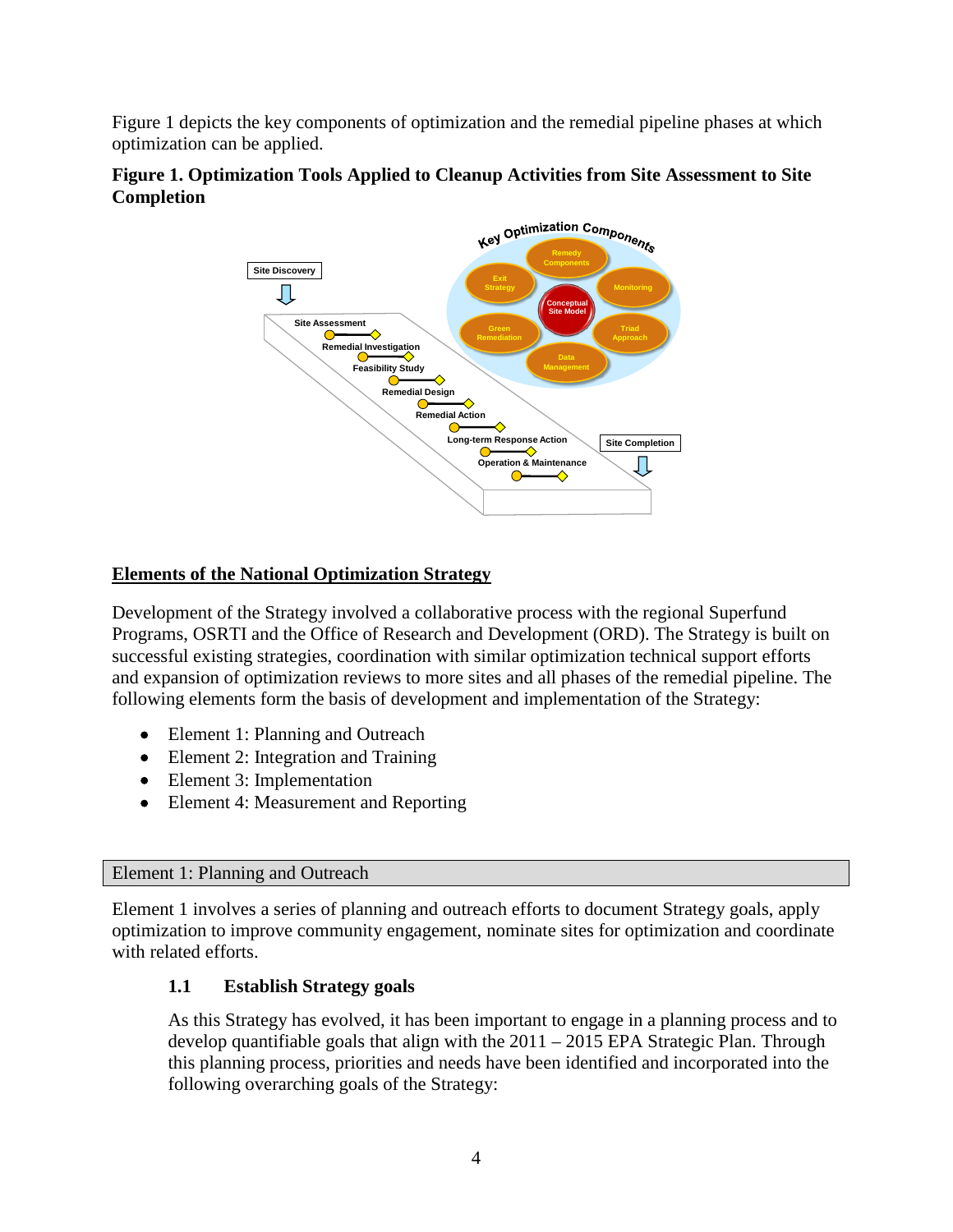- Incorporate optimization experience and principles in remedial program business practices including:
	- − Assessment of site cleanup progress, site technical performance and costs
	- − Regional/OSRTI work planning and reviews
	- − Implementation of acquisition strategies and contracts management practices
- Collect, synthesize and share optimization lessons learned;
- Apply optimization practices earlier and throughout the remedial pipeline;
- Increase the number of optimization reviews supported by OSRTI to 20 to 30 sites annually; and
- Measure optimization outcomes and report results.

OSRTI and the regions worked collaboratively to implement initial Strategy elements as of the end of Fiscal Year (FY) 2012.[7](#page-7-0) OSWER expects that by the end of FY 2013 the regions will review all remaining Fund-lead sites for optimization opportunities and will continue to evaluate optimization opportunities at new sites that come under the EPA's management.

Lead: OSRTI and National workgroup

 $\overline{a}$ 

# **1.2 Apply optimization as a means to improve community engagement**

Optimization can be instrumental in providing structure and tools to improve communication with communities, local stakeholders, regulatory agencies, tribes and PRPs. Below are a number of examples of how optimization can and has been used to facilitate or improve community involvement and communication:

1.2.1 *Triad Approach*. Efforts to advance site management strategies that help to more fully characterize sites and to increase confidence in the understanding of the extent, location and behavior of contamination can help communicate site conditions and progress to stakeholders. See [www.triadcentral.org](http://www.triadcentral.org/) for more information.

1.2.2 *Remediation System Evaluations* (RSE) and *Long-Term Monitoring Optimization* (LTMO). The use of optimization practices to address stakeholder concerns and provide information on the protectiveness and efficacy of remedies may provide more confidence to communities that remedies are and remain protective. See [www.cluin.org/optimization](http://www.cluin.org/optimization) for more information.

1.2.3 *Green Remediation*. Reducing the environmental footprint of remedies through environmental footprint reviews helps stakeholders understand the potential effects of remedies on their environment and project teams to understand and minimize those effects. See [www.cluin.org/greenremediation](http://www.cluin.org/greenremediation) for more information.

<span id="page-9-0"></span> $\sigma$  Optimization reviews are being conducted concurrently with the development and implementation of the Strategy.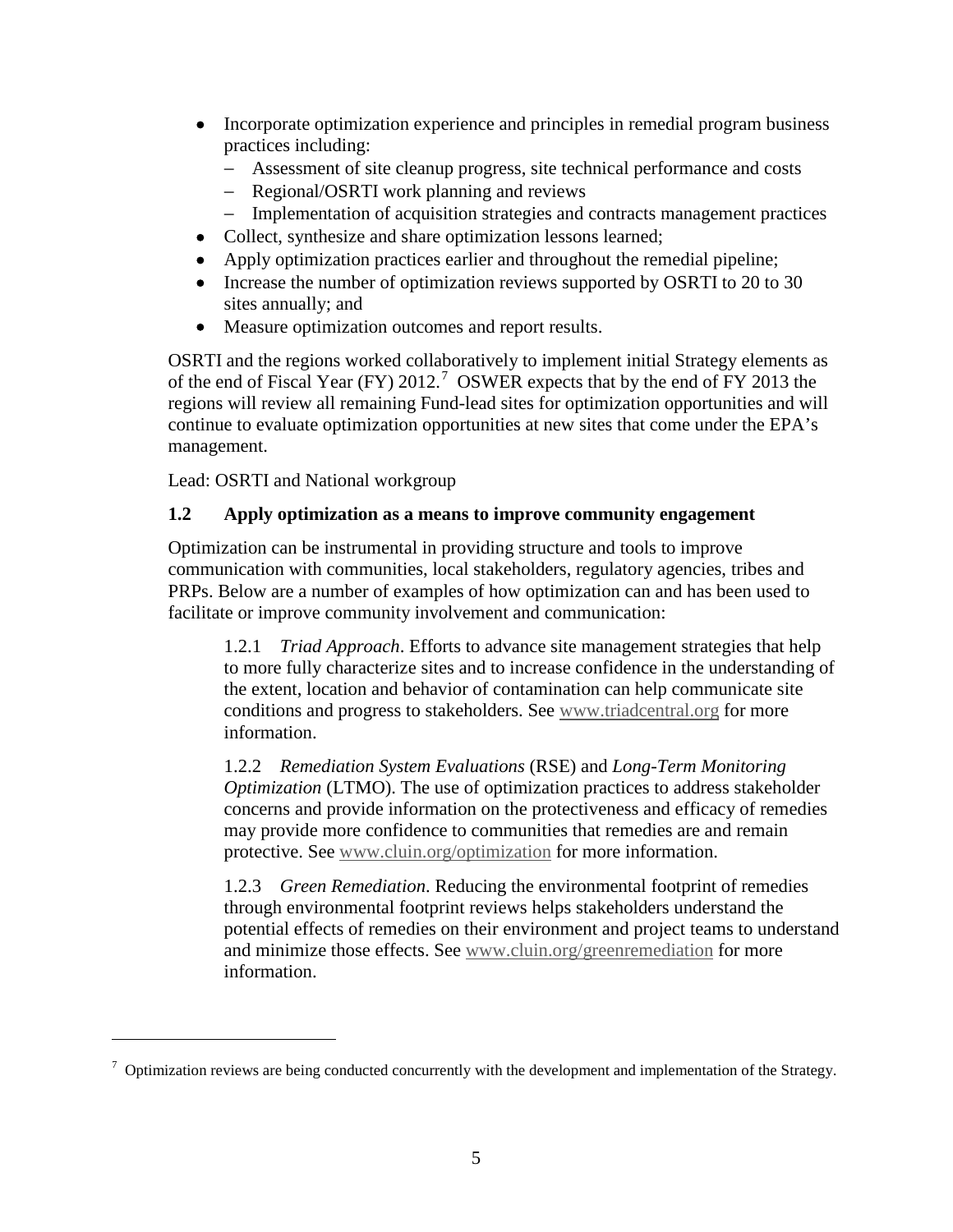1.2.4 *Knowledge Transfer*. Current information resources and infrastructure, provided through [www.epa.gov/superfund](http://www.epa.gov/superfund) and [www.cluin.org](http://www.cluin.org/) and the Technology Innovation and Field Services Division's (TIFSD) Internet seminars, provide a great deal of readily available and accessible information to stakeholders. In addition, OSRTI, regions and ORD have subject matter experts who can assist regions with community meetings related to site characterization and cleanup.

1.2.5 *Training*. OSRTI's CERCLA Education Center (CEC) and the Environmental Response Training Program (ERTP) support desired training for the EPA and state regulators, tribes and other government stakeholders, and could emphasize (and, if necessary, strengthen or update) the stakeholder outreach curricula in "process" classes. See [www.trainex.org](http://www.trainex.org/) for more information.

OSRTI Lead Divisions: Assessment and Remediation Division (ARD)/TIFSD

#### **1.3 Identify projects and sites for optimization**

A collaborative process between OSRTI and the regions is being used currently to identify sites or site projects that would benefit from an optimization review. Regions determine which sites may warrant an independent optimization review and, as applicable, request optimization support from the headquarters (HQ) team. Support can be provided by OSRTI, regional or ORD resources. The following are examples of general criteria that suggest an optimization review may be beneficial:

- Desire to accelerate or improve effectiveness of the remedial process;
- Opportunities to reduce cumulative project costs;
- Options for handling funding constraints;
- Transition of projects between entities (for example, before a Fund-lead site transfers to a state);
- Achieving Environmental Indicators (such as Human Exposure Under Control (HEUC) and Groundwater Migration Under Control (GMUC));
- Supporting an upcoming Five-Year Review; and
- Addressing Five-Year Review recommendations.

Other government stakeholders (such as states, tribes and local governments) and communities may initiate a request for optimization technical support through their respective EPA regions. Based on regional determination and available resources, OSRTI, ORD and regions may provide the requested technical support.

In FY 2013, all regions are expected to review their active Fund-lead sites to identify candidates for potential optimization reviews. This requirement will be outlined in a memorandum to the regions by the end of November 2012. This effort will also be discussed in all OSRTI/Regional work planning meetings.

Leads: OSRTI and Regions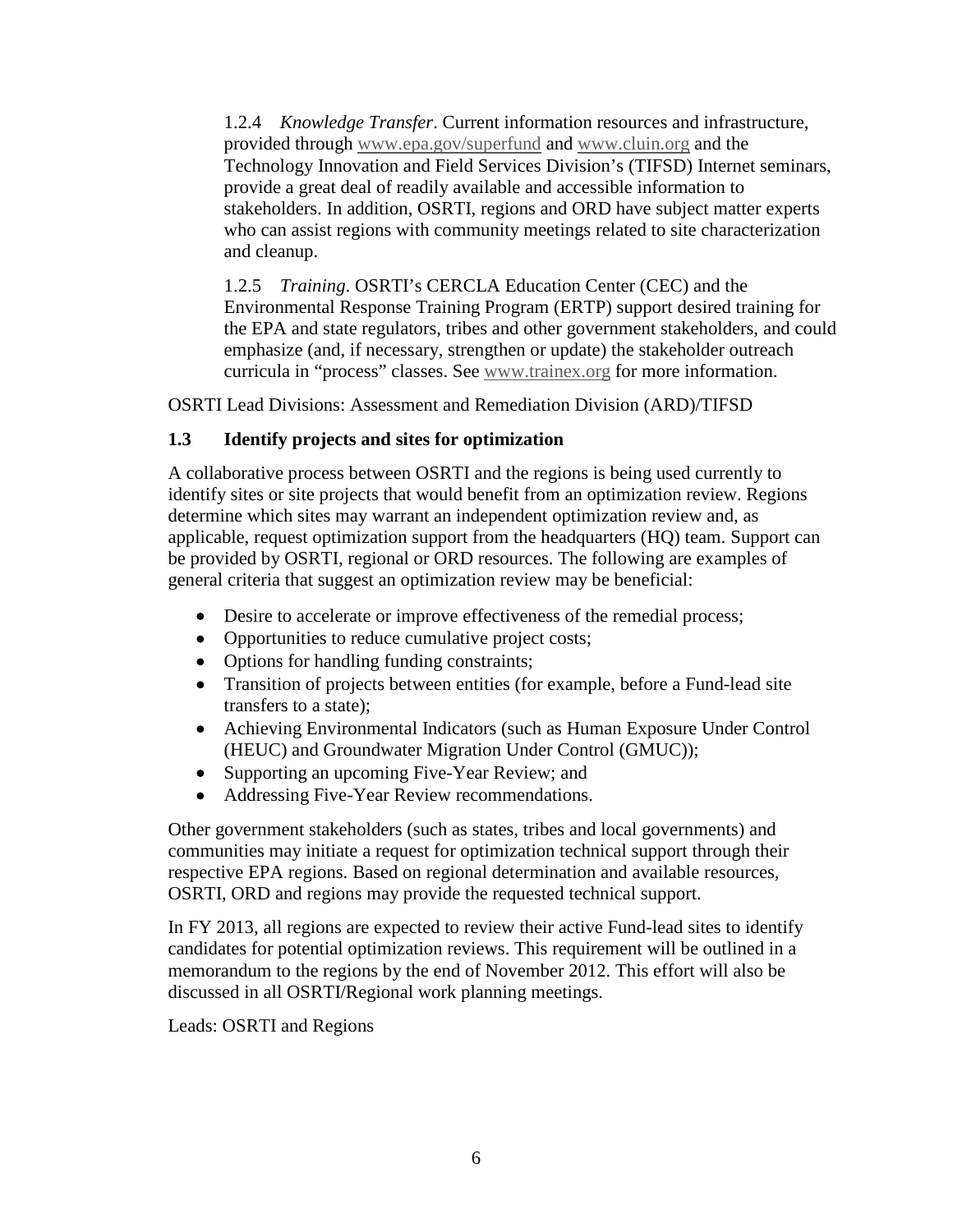#### **1.4 Coordinate with complementary technical support efforts**

Existing optimization efforts support established remedial program goals. Optimization reviews support the National Remedy Review Board (NRRB), Contaminated Sediments Technical Advisory Group (CSTAG), Value Engineering (VE), program measures such as construction completion, operational and functional, Site-Wide Ready for Anticipated Use (SWRAU), HEUC, GMUC and other program requirements such as Five-Year Reviews and LTRA transfer.

This element also involves coordinating with key related EPA workgroups and proposing strategies to connect optimization and avoid conflicts with their efforts. Key workgroups include the subgroups of the Technical Review Workgroup (TRW), Groundwater Forum, Engineering Forum, Federal Facilities Forum and the National Association of Remedial Project Managers (NARPM).

OSRTI Lead Division: ARD/Resource Management Division (RMD)

#### Element 2: Integration and Training

Efforts are continuing to fully integrate optimization into program operations through supplementing existing guidance documents (as appropriate); evaluating current incentives for optimization; incorporating optimization language into contracts; and developing a more robust training program.

#### **2.1 Create technical resources to supplement existing guidance and policy, and address optimization in new guidance**

OSRTI is organizing existing optimization-related resources to describe how optimization principles, practices and techniques can be utilized with current programmatic guidance, as needed. Existing guidance may be supplemented by directives, technical bulletins, fact sheets and other materials to explain how optimization applies at various stages of cleanup. Furthermore, OSRTI will prepare additional technical resource material (such as training courses, fact sheets and an updated resource center website) as appropriate, based on new findings and lessons learned as the Strategy is implemented. These enhancements to guidance are intended to enable project teams to integrate improved methods and strategies for cleanup learned from previous optimization studies into site characterization, remedy selection and remedial design. OSRTI also is developing standard operating procedures such as project engagement forms, checklists and documentation to facilitate the scoping and conduct of optimization reviews (see Element 3.3 for more information).

OSRTI Lead Divisions: ARD/TIFSD

#### **2.2 Adopt lessons learned into business practices**

On a routine basis, optimization lessons learned will be collected, summarized and discussed by OSRTI and regional program and project staff to determine how our business practices (including contracting) can benefit from these lessons learned. In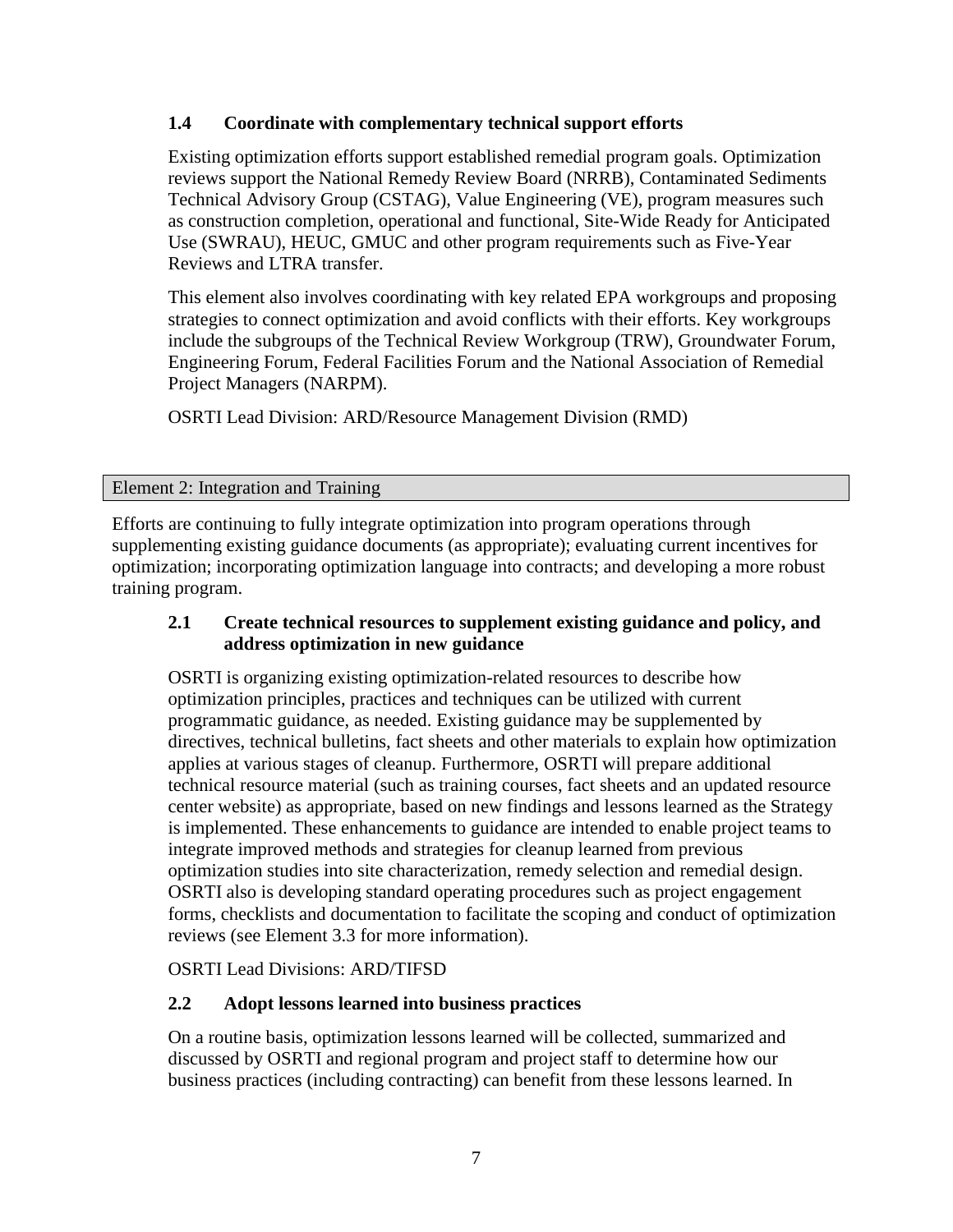addition, several program directives (for example, directives related to VE) include contract-specific requirements that could be leveraged.

#### As part of Contracts 2010 implementation

[\(www.epa.gov/oswer/docs/contracts\\_2010\\_strategy\\_report.pdf\)](http://www.epa.gov/oswer/docs/contracts_2010_strategy_report.pdf), the remedial program will be refining contracts to allow for greater opportunities for optimization. Specifically, OSRTI, working with the Office of Acquisition Management (OAM), will work to add language to task orders, work assignments and contract vehicles to promote optimization. Such language could include incentives regarding performance proposals. Projectspecific Statements of Work may likely be the best tool to incentivize or direct contractors to gather and analyze data and trends to evaluate site progress toward the RAOs. Identifying and utilizing these best management practices across sites and regions may be one of the most important objectives of the Strategy.

OSRTI Lead Divisions: RMD/TIFSD/ARD

#### **2.3 Formalize an optimization training program**

OSRTI has actively promoted optimization knowledge transfer since optimization activities commenced in the late 1990's. To date, OSRTI has sponsored national conferences on optimization, in-person training events and Internet-based training events; developed many technical documents; presented optimization findings at numerous national conferences; and provided site-specific support. OSRTI has specifically targeted EPA Remedial Project Managers (RPM) and technical staff by participating in and developing training courses for NARPM training and Technical Support Project (TSP) meetings. However, this training was developed and offered on an *ad hoc* basis and all facets of optimization were not consolidated into a formal, unified training program. The goal of the training sub-element is to review training needs associated with the Strategy, consolidate existing training material, develop new training as needed, deliver training and ensure that appropriate project and program managers have access to the training material on an ongoing basis (such as via archived training material, CEC and ERTP).

Additional technology transfer and training will be necessary as the Strategy is implemented. The substantial resources already developed are being assembled into a comprehensive optimization training program. Optimization training, supplements to guidance and other technical resources could also be assembled into a unified, organized web presence so that the EPA staff, state personnel, tribal members and contractors can conveniently access technical, policy and training information as needed. Training will provide a number of benefits, including, but not limited to:

- Increased knowledge of optimization practices and tools for all participants;
- National consistency in the quality of, approach to and outcomes of optimization efforts;
- An anticipated increase in the number of sites that are recommended for optimization; and
- Expansion of region-led optimization efforts.

OSRTI Lead Division: TIFSD/ARD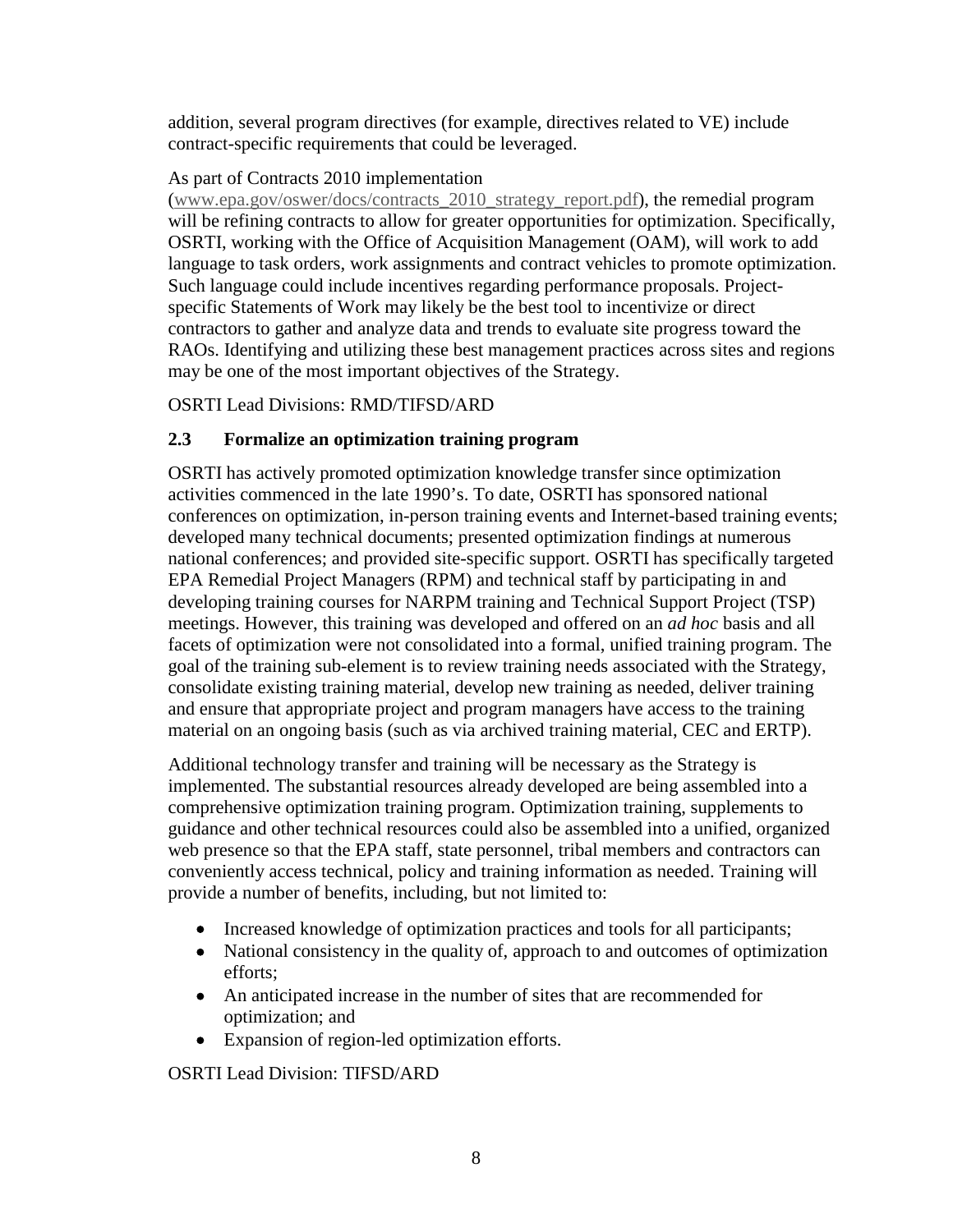#### Element 3: Implementation

Element 3 involves implementing the Strategy based on the goals established through the planning process. Implementation involves conducting optimization reviews at all stages of the project pipeline beginning with SA; incorporating Triad, Green Remediation and other best practices; providing access to a pool of qualified optimization contractors; developing the capabilities of regions and other stakeholders; and advancing the application of innovative optimization strategies.

#### **3.1 Conduct optimization reviews at all stages of the project pipeline beginning with site assessment**

The optimization program is being implemented based on the strategic goals identified in Section 1. The remedial program has established a target goal of OSRTI providing independent optimization reviews to 20 to 30 sites per year for 3 years, after which a joint OSRTI/regional review of the optimization program is proposed to determine whether the number of sites should be maintained, increased or decreased. The actual number of sites optimized in any year, however, relies upon annual budget appropriations.

# **3.2 Expand optimization to earlier project pipeline stages and incorporate Triad, Green Remediation and other best practices**

Although optimization has historically been applied primarily to sites with operating remedies, through this Strategy OSRTI is expanding optimization to sites earlier in the Superfund project pipeline, including SA, remedial investigation (RI), feasibility study (FS) and RD.

Optimization at these cleanup stages may consist of equivalent independent reviews that employ strategies such as the Triad Approach and will be informed by lessons learned from historical and ongoing optimization reviews. Some sites in the early phases of work may not have sufficient information to complete independent optimization reviews but instead can receive technical assistance in applying the latest analytical methods, sampling tools and project management strategies. The Strategy encourages the application of lessons learned from optimization reviews to all of these Superfund project pipeline activities. Furthermore, Green Remediation environmental footprint evaluations should be integrated into optimization reviews, where appropriate, to identify opportunities to further optimize site activities, while reducing the impact of characterization and remedial efforts on the environment. Finally, optimization efforts should integrate best practices from across the remedial program.

# **3.3 Independent party optimization review steps**

After a site is identified for optimization, an optimization team is assembled consisting of independent experts with relevant qualifications tailored for each site's needs. Efforts are made to inform and include all stakeholders (such as regional management, site owners, PRPs, states, tribes, local governments, communities and others), as they may have a vested interest in optimizing site performance. Regional management will be informed regularly on the status of an optimization project when OSRTI is involved and will receive copies of draft final optimization review reports. With completion of each review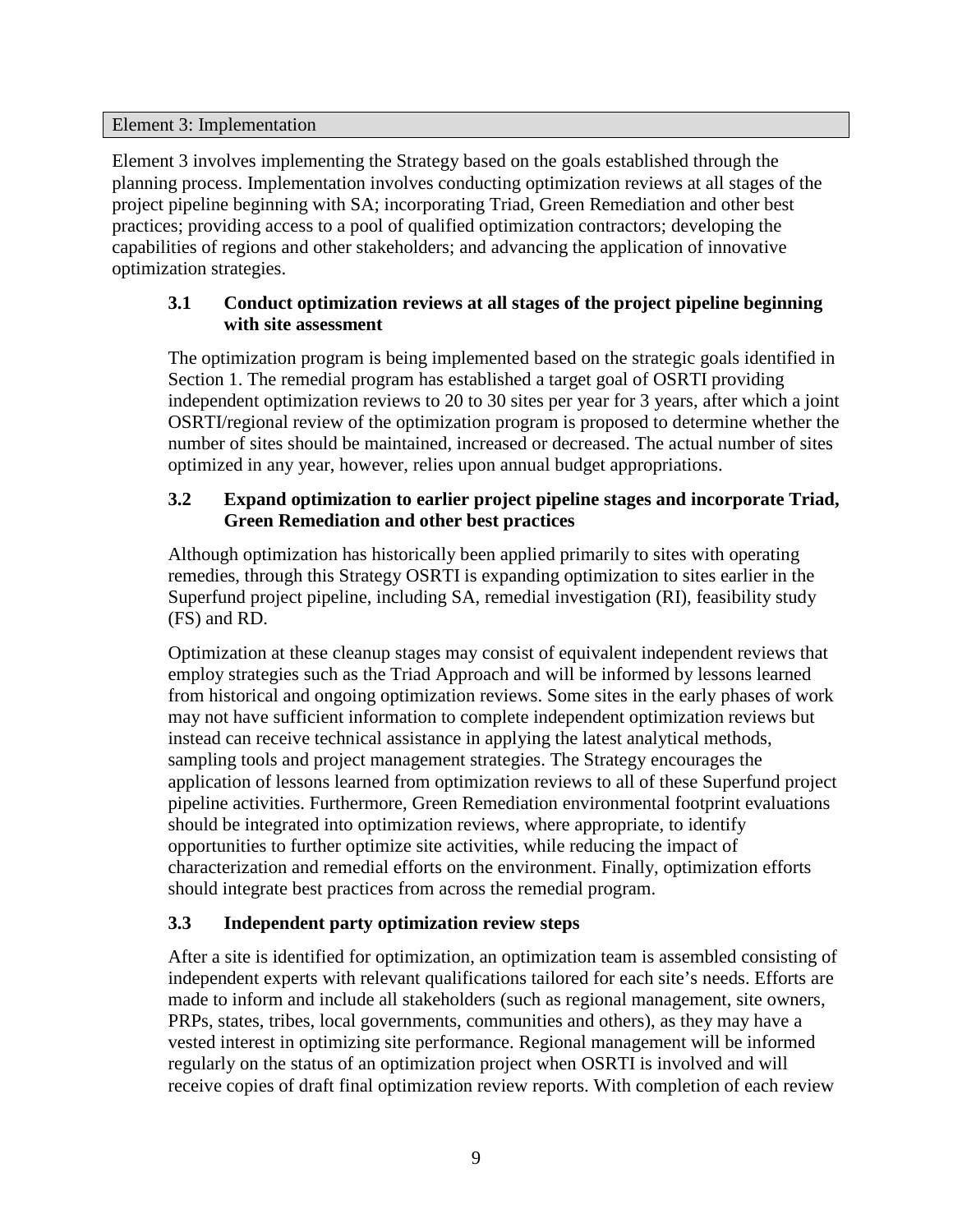there will be a senior management briefing to discuss the results, any potential impediments to implementing recommendations and the path forward for the site.

To initiate an independent party optimization review, key site data are identified and transferred to the optimization team for evaluation. Pipeline stage and the quantity and quality of data will be significant factors in establishing the nature and goals of the review. Optimization reviews typically are conducted through a series of conference calls or web conferences and a site visit (as appropriate) to collect and evaluate appropriate site data. For optimization reviews performed at some sites, follow-on technical support may be appropriate to fill gaps necessary to fully evaluate site or project conditions and to further develop strategies for implementing the recommendations. Numerous existing technical documents describe the steps involved in an optimization review.<sup>[8](#page-9-0)</sup>

OSRTI has also developed several new documents to establish a consistent and standardized approached to implementing optimization reviews. These documents will be available in electronic format at [www.cluin.org/optimization](http://www.cluin.org/optimization) and include:

- An optimization standard operating procedure;
- An optimization primer and overview;
- An optimization engagement form;
- Management notification emails; and
- A template optimization report.

OSRTI Lead Divisions: TIFSD/ARD

 $\overline{a}$ 

#### **3.4 Provide access to a pool of qualified, independent contractors**

OSRTI has access to technical experts who perform the majority of EPA optimization reviews and are currently available to perform optimization reviews. Experts currently available include OSRTI staff, OSRTI mission support contractors, Argonne National Laboratory and the U.S. Army Corps of Engineers (USACE). Regions also have used Remedial Action Contract (RAC) contractors to perform optimization reviews. OSRTI's experience confirms that it is critical to use only highly qualified technical experts. Optimization involves the synthesis and analysis of a significant quantity of data in a limited time frame and budget. To accomplish optimization objectives, contractors must have demonstrated qualifications and the capacity to accomplish these goals on highly challenging, unique and complex sites across the country.

As part of the Strategy, in the future it may be beneficial to expand the pool of experts available to OSRTI and the regions to perform optimization reviews. Regions also can perform optimization reviews through regional acquisition mechanisms (for example, RAC and USACE) or through "buy in" to existing OSRTI contracting and Inter-agency Agreement mechanisms. A variety of national and regional contracting strategies are

<sup>&</sup>lt;sup>8</sup> For more information on how to conduct optimization reviews refer to [www.cluin.org/optimization](http://www.cluin.org/optimization) or [www.frtr.gov/optimization.](http://www.frtr.gov/optimization)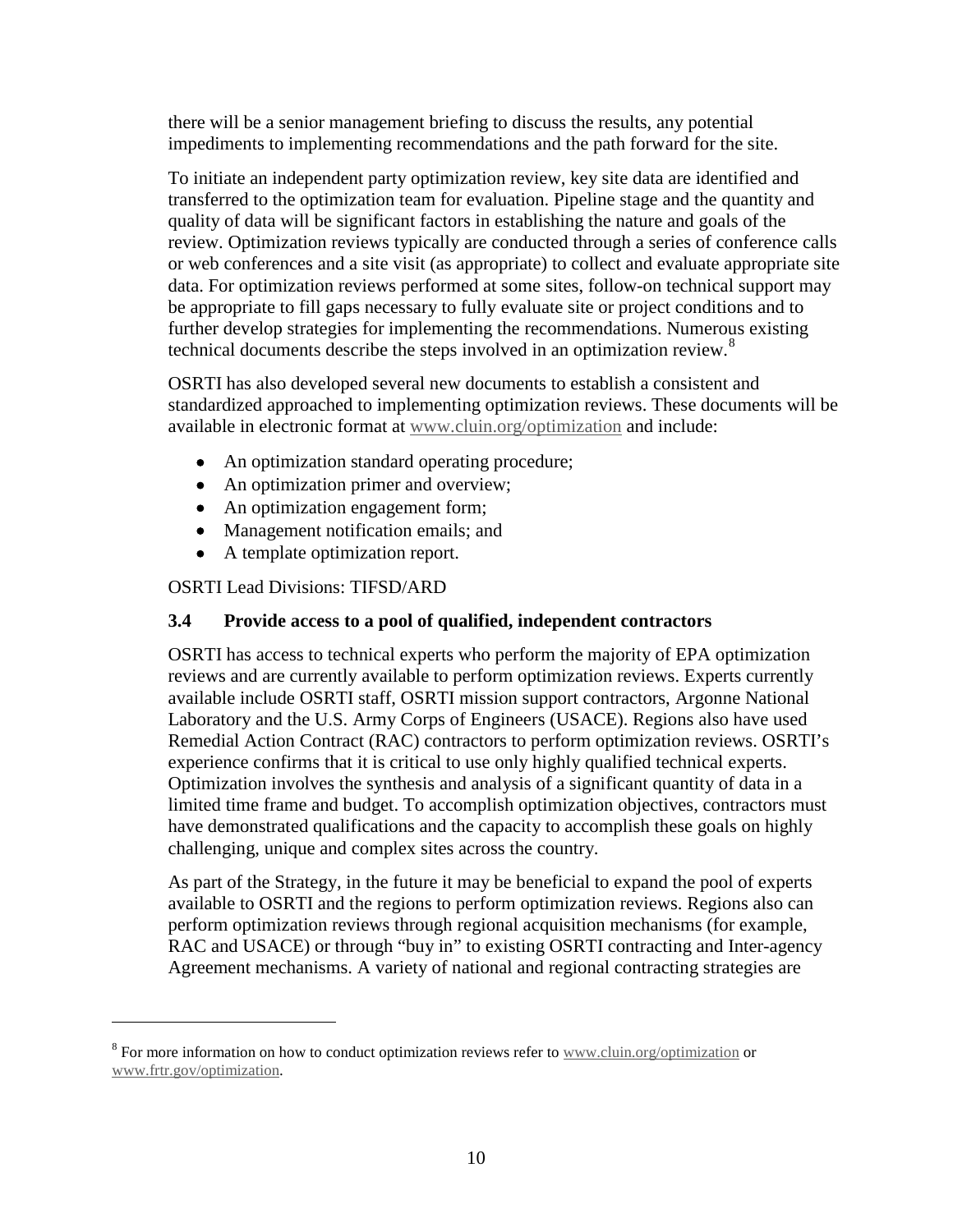currently being evaluated to ensure OSRTI and regional access to optimization review resources.

OSRTI Lead Divisions: TIFSD/ARD/RMD

#### **3.5 Develop regional optimization capabilities**

To fully integrate optimization into the remedial program, regional offices have been involved in planning and implementing optimization at all stages of the remedial process. Involving regional offices is helping to establish an expanded pool of EPA staff knowledgeable of optimization approaches, benefits and complications. Direct involvement of regional staff is also essential to the selection of sites for optimization, subsequent oversight of optimization reviews and implementation of recommendations. Each region has identified an "Optimization Liaison" who serves as the primary point of contact for the region for selecting sites, assisting with completing optimization studies and interfacing with OSRTI on all aspects of implementing the Strategy in that region.

Regions worked with OSRTI to develop and finalize the Strategy and continue to identify and select high-priority sites; oversee optimization reviews; review optimization reports; track progress toward implementation; and report results. OSRTI assists in site prioritization and selection, as appropriate, provides access to independent optimization contractors, collects and analyzes reported results, and measures outcomes. OSRTI also will assist regions in assessing funding sources for implementation of optimization recommendations at Fund-lead sites. As needed and as resources will allow, OSRTI will provide technical support during implementation, irrespective of a site's funding source.

OSRTI will continue managing contractor site optimization review efforts until at least the end of FY 2013. Over time, regions are anticipated to become increasingly involved in performing optimization studies. Continued use of OSRTI's current optimization technical support strategy and resources will help ensure optimization reviews are performed with consistency by contractors who are qualified and independent, while also reducing the contracting burden to the regions. Future contracting scenarios could include contracts managed directly by OSRTI with the regions serving as task managers; regions utilizing region-specific contracts; or regions using federal resources via interagency agreements. Regardless of the contracting approach, it is essential to the optimization process that review teams be composed of qualified experts who are independent from the site contractor. Contract language, including statements of work (SOW), will be established for regional use in procuring and managing site optimization contracts and projects. An important component of developing regional optimization capabilities involves training for regional staff, contractors and other EPA stakeholders. Please reference section 2.3 of this document for more information on formalizing an optimization training program.

Leads: TISFD/RMD/Regions/OAM

#### **3.6 Develop other stakeholders' capabilities**

All stakeholders, including state project managers, should be included at the outset of optimization reviews, during implementation and during follow-up tracking. It will be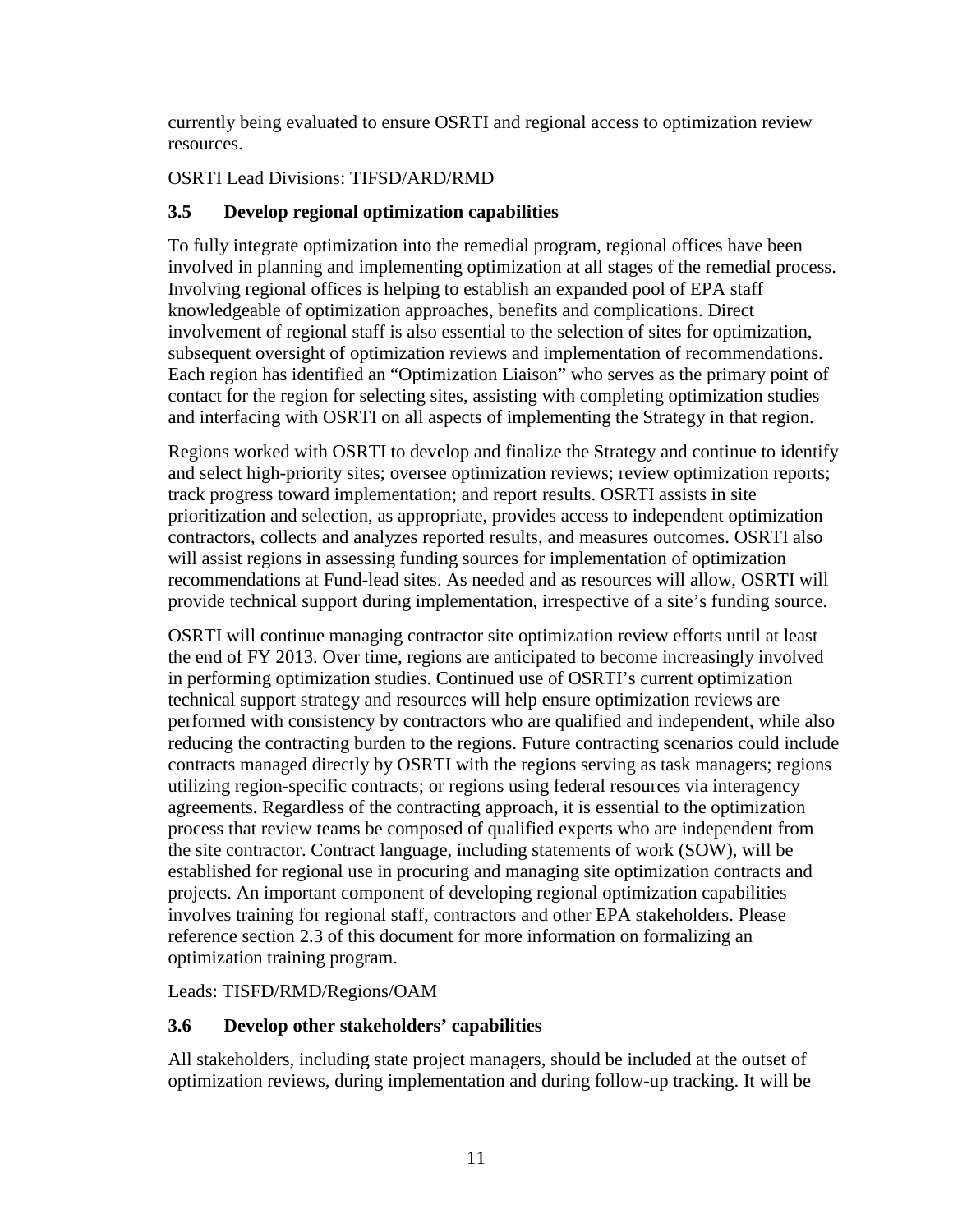necessary, therefore, to assist some states, tribes, communities and other stakeholders with development of their optimization capabilities, through training as indicated in Element 2.3 and participation in optimization efforts as indicated in Element 3.1.

OSRTI Lead Divisions: TIFSD/ARD

# **3.7 Advance application of innovative optimization strategies**

OSRTI will maintain involvement in innovations in the optimization arena by continuing to participate in ongoing research projects (for example, ORD, DoD's Strategic Environmental Research and Development Program [SERDP] and Environmental Security Technology Certification Program [ESTCP], National Institute of Environmental Health Sciences [NIEHS] Superfund Research Program, Interstate Technology and Regulatory Council [ITRC], national laboratories and universities), performing general tracking of developments by other agencies or the private sector, and encouraging and deploying innovative approaches at Superfund sites.

OSRTI Lead Division: TIFSD

Element 4: Measurement and Reporting

Element 4 involves tracking progress of optimization, measuring outcomes and accounting for related costs.

#### **4.1 Track implementation of recommendations**

Two critical components of a successful optimization program include tracking implementation progress and reporting results. Experience has shown that with tracking and reporting, optimization recommendations are more likely to be implemented and benefits realized. Because optimization often results in follow-on work, RPMs will benefit from ongoing involvement by the optimization team to clarify report recommendations, answer questions and identify additional technical support needs.

A process to measure the outcomes of the Strategy is being developed to effectively track implementation of recommendations. Metrics being considered include, but are not limited to, protection of human health and the environment; assistance with achieving program measures (such as operational and functional, acceleration of site completion, and special initiatives such as Green Remediation); and cost impacts (for example, potential cost savings identified, capital costs, cost avoidance, and cost savings realized). At a minimum, the following elements may be considered for each optimization study:

- Status of each optimization recommendation (completed, in progress, declined);
- Cost impacts of each optimization recommendation (capital costs, cost avoidance, cost savings);
- Benefits that resulted from implementation;
- Obstacles encountered during implementation; and
- Other metrics that allow for quantifying optimization results.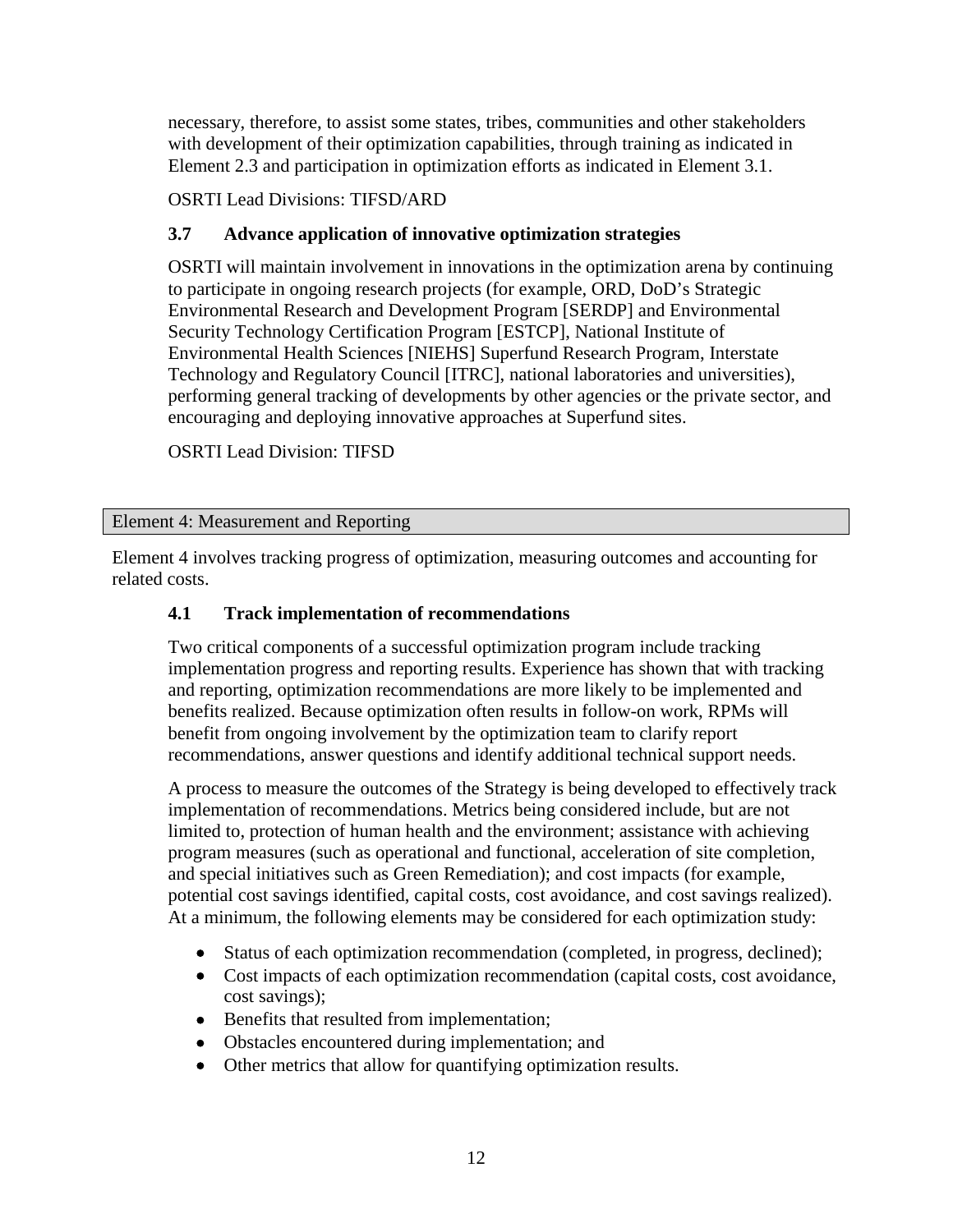To support recommendations and results tracking, a platform for managing, tracking and reporting optimization information is being developed. This platform will facilitate analysis of program effectiveness. With the support of regions, OSRTI will maintain the information tracking system.

OSRTI Lead Divisions: ARD/TIFSD/RMD

# **4.2 Measure optimization outcomes and report results**

Development and implementation of the Strategy and site-specific and program-wide results are anticipated to be summarized and reported regularly. An annual report prepared by OSRTI is proposed for internal and public distribution. The document may include a summary of Strategy goals; a summary of regional optimization review efforts; a site-by-site summary of optimization results; quantified optimization outcomes; lessons learned; and suggestions for improvement.

OSRTI Lead Divisions: ARD/TIFSD

# **4.3 Monitor cost accounting**

Through program measurement and tracking described above, cost expenditures and identified savings will be reported on a regular basis. Cost accounting information can be used to determine whether changes are necessary to ensure that optimization program goals are achieved in the anticipated timeframe. Costs incurred and deliverables prepared by support contractors will be closely tracked to ensure that contract requirements are achieved at reasonable cost to the government.

Leads: RMD/Office of the Chief Financial Officer (OCFO)/OAM

#### Implementation Schedule

The Strategy proposes to expand optimization to more sites nationwide, with the following three primary milestones:

- Start implementation second quarter, FY 2011
- Finalize Strategy end of FY 2012
- Implement Full Strategy by beginning of FY 2013